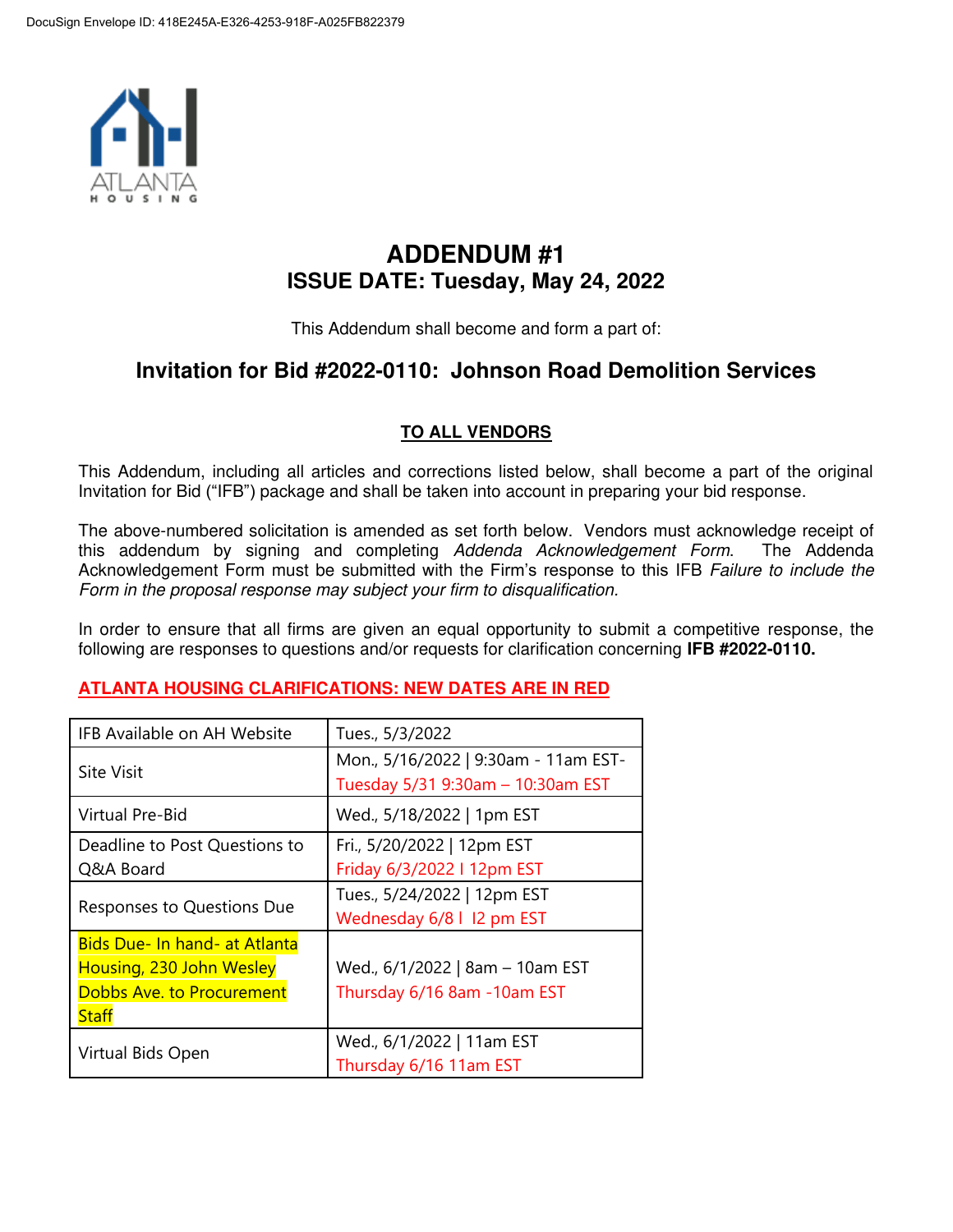#### **ADDENDUM #1**

IFB 2022- Johnson Rd Demolition Services

#### **QUESTION:**

#### **Question:**

Is a General Contractors license required to complete this SOW since demolition services is considered a specialty?

#### **\Answer:**

In accordance with O.C.G.A § 43-41-17, a vendor providing demolition services is exempted from holding a residential and general contractor license.

**\*Please find attached** - Addenda Acknowledge Form. The Form must be included i*n the Firm's*  response to the IFB.

Addenda to this IFB will only be issued and posted on AH's website at <https://www.atlantahousing.org/doing-business-with-ah/>Addenda **will not** be mailed to potential Respondents. It is the responsibility of the Respondent to monitor AH's website for any addenda issued. Each Respondent must acknowledge all addenda issued by completing and signing- Addenda Acknowledge Form. The F*orm must be included in the Firm's response to the* IFB.

DocuSigned by: Symrale Clivistopher

\_\_\_\_\_\_\_\_\_\_\_\_\_\_\_\_\_\_\_\_\_\_\_\_\_\_\_\_\_\_\_\_\_\_\_\_\_\_\_\_\_\_\_\_\_\_\_\_\_\_\_\_\_\_\_\_\_\_\_\_\_\_\_\_\_\_\_\_\_\_\_\_\_\_\_\_\_\_\_\_\_\_\_\_\_\_\_\_\_\_\_\_\_\_\_\_\_\_\_\_\_\_\_\_\_\_\_\_\_\_\_\_\_\_\_\_\_\_\_\_\_ For Albert Murillo Senior Vice President, Contracts & Procurement Department